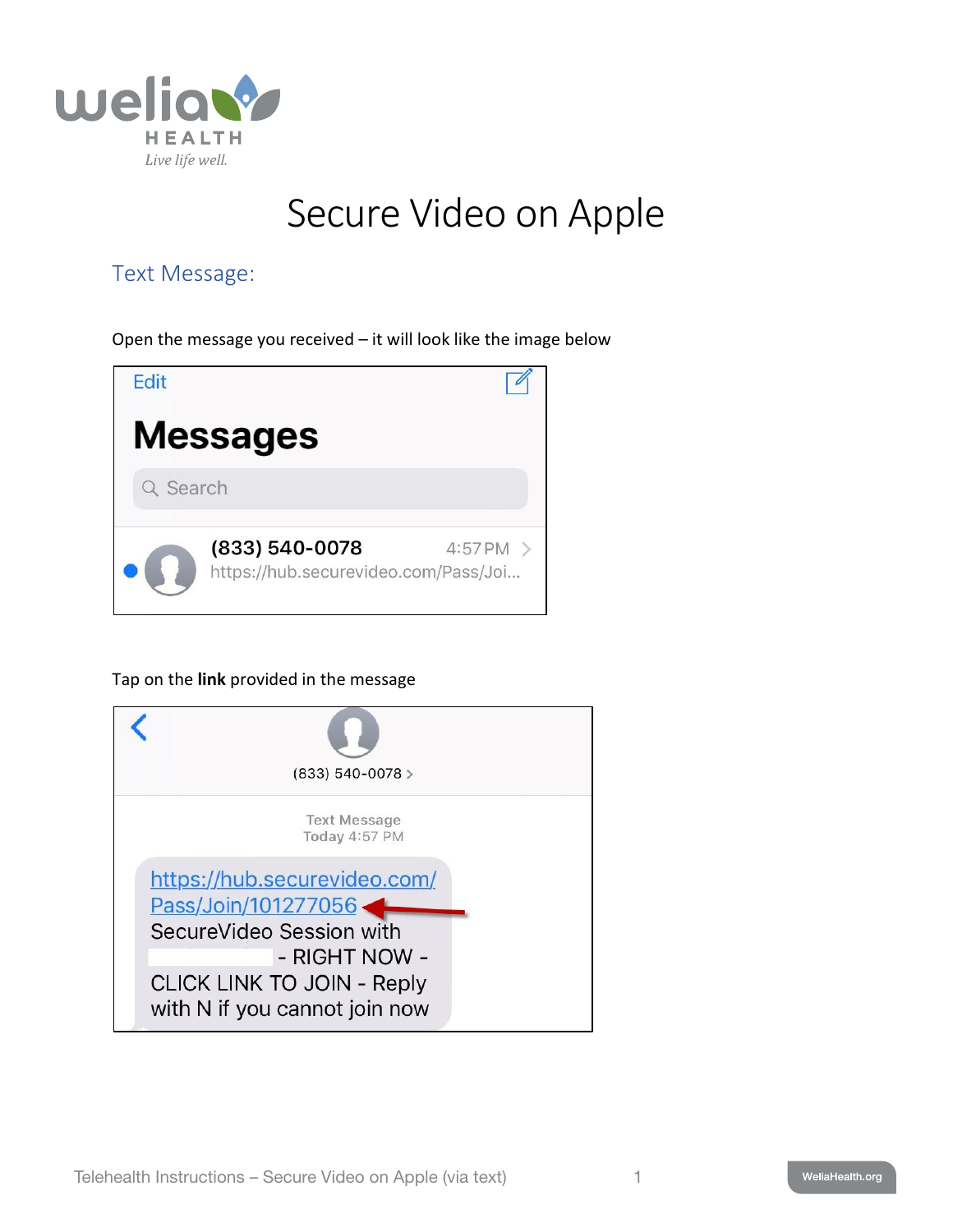Next, please tap **Please RSVP Now** and select **Yes, I Can Make It**



Now, scroll down to the bottom of your screen and tap **Install Zoom**

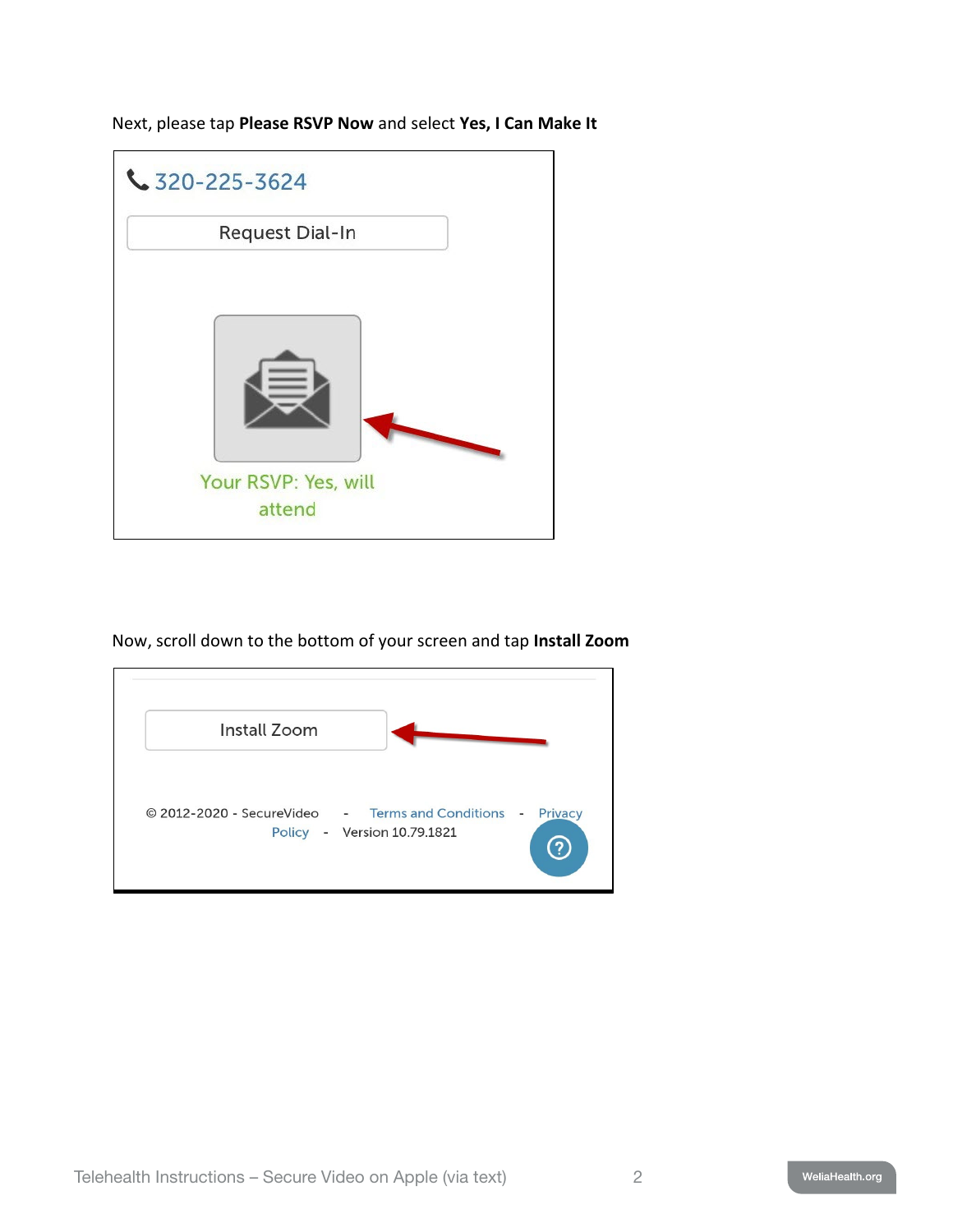Here it will prompt you to install ZOOM – please select **Download Zoom**



It will redirect you to your Apple Store – Please tap the **Install icon**

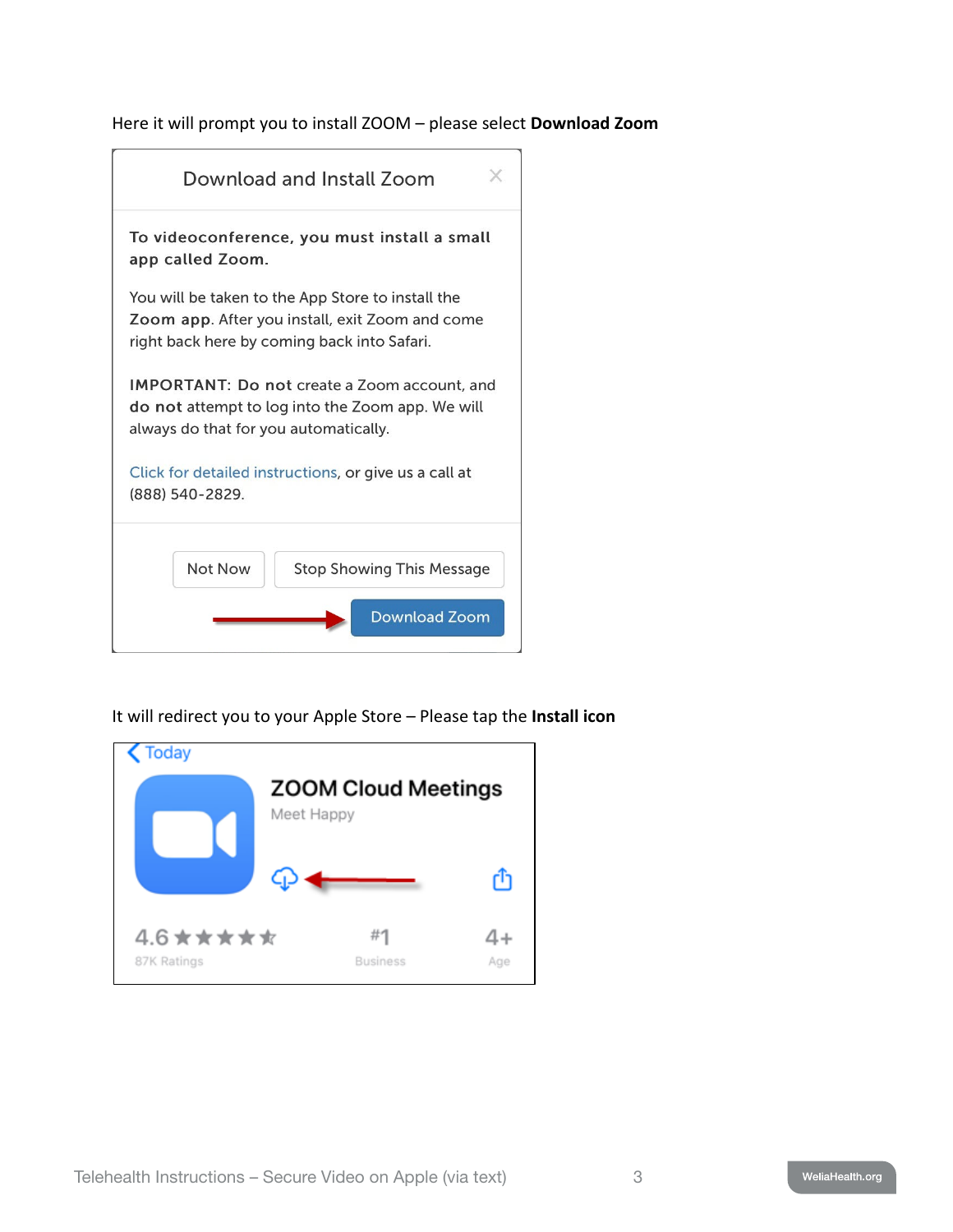Confirm the **Install** – Note: This may prompt you for your Apple ID password

| <b>App Store</b> |                                              | Cancel |
|------------------|----------------------------------------------|--------|
| $\Box$           | ZOOM CLOUD MEETINGS 4+<br><b>ZOOM</b><br>APP |        |
| <b>ACCOUNT</b>   |                                              |        |
|                  | <b>Install</b>                               |        |

When Zoom is finished installing, please return to your web browsing app (Safari)

## Please tap **Enter Waiting Room**

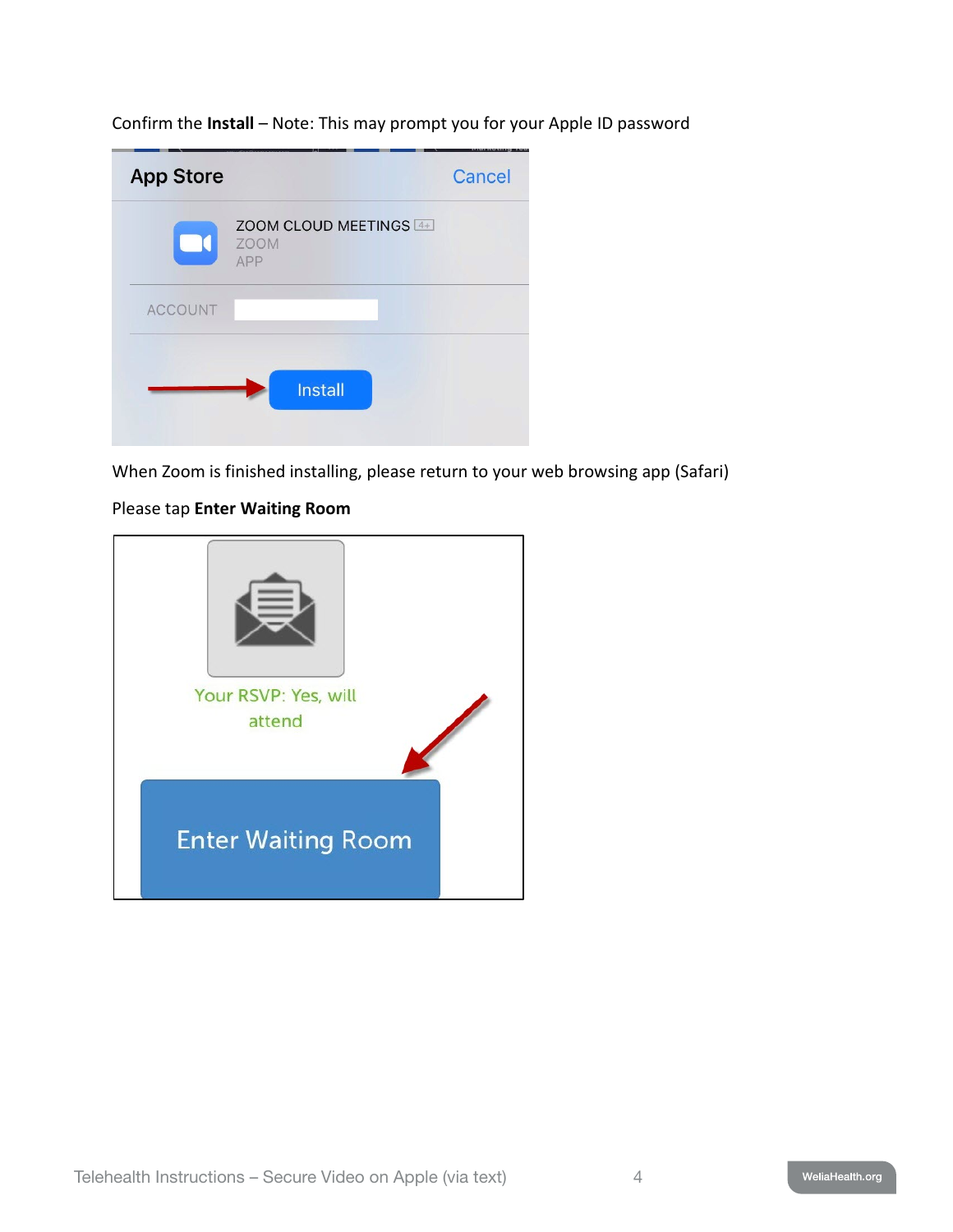A popup will appear asking you to **Open this page in "Zoom"** please select **Open**



A popup will appear asking to allow Zoom access to the microphone – Select **OK**



Another popup will appear asking allowing Zoom to send notifications – please select **Allow**